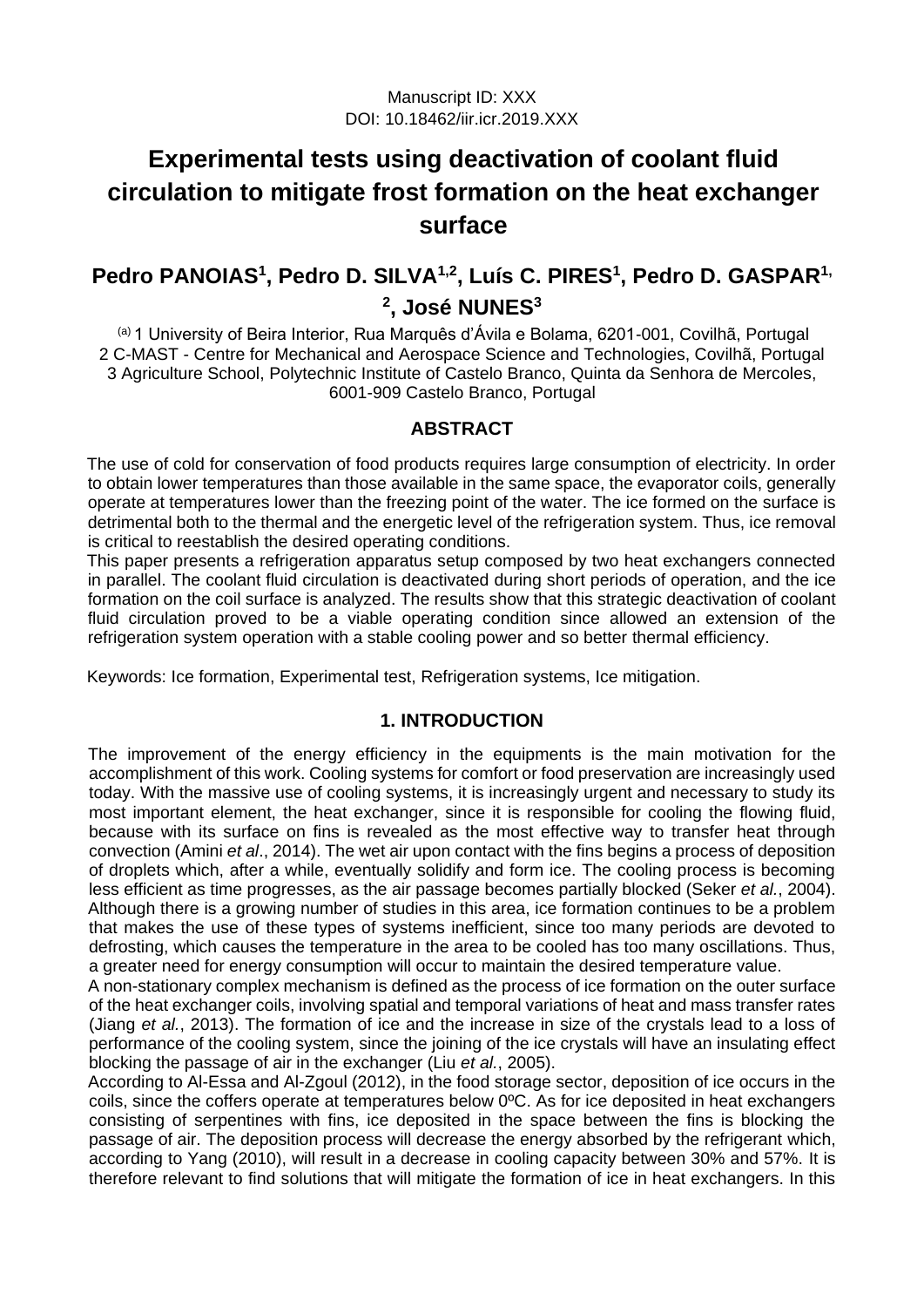paper the effect of deactivating the operation of an evaporator at key moments during its operation in order to mitigate the formation of ice on its surface is studied.

## **2. MATERIAL AND METHODS**

### **2.1 Experimental**

The experimental prototype is shown in Fig. 1 and include a heat exchanger bank that consists in two finned-tube compact heat exchangers used in previous work (Carrilho *et al.,* 2017), each one with dimensions 110 $\times$ 216.8 $\times$ 205 mm<sup>3</sup>, 16 tube (3/8 in) rows, 44 fins and heat exchange area of  $572\times10^3$  mm<sup>2</sup>. During the tests the first heat exchanger (upstream) is always working and the second one is momentary deactivated as soon as ice formation is visually detected in its surface.



**Figure 1: Experimental prototype and diagram of equipment connections.**

Additionally Fig. 1 shows the experimental prototype assembly. A cooling chiller (MTA, EVO031) is responsible for lowering the temperature of the water solution with glycol (60%-40%) to the desired values, and this is achieved by circulating the fluid between the tank where it is stored and the interior of the chiller. A submersible pump (Hydor, Seltz 40) was placed inside the tank to maintain the circulation of the water-glycol solution inside the tubes of the exchangers. An air conditioning unit (PA Hilton, A573) provides fresh air throughout the heat exchanger bank. Air temperature and relative humidity was measured both at the inlet and outlet of the heat exchanger bank using a digital hygrometer (Rotronic, HygroLog NT2). The temperature on the heat exchanger surface as well at fluid entrance and exit of heat exchangers was measured with T-type thermocouples and a Temperature Datalogger (Pico, TC08). The airflow flow velocity was measured with a hot wire anemometer (Testo, 425). The collection of images of ice formation on the surface of the exchangers throughout the tests was performed with a video camera (GoPro, H5).

#### **2.2 Mathematical formulation**

The evaluation of the heat exchanger cooling power is obtained throughout an energy balance to the air side. The set of equations that allows this evaluation is present in the following (ASHRAE, 2011). The saturation pressure of the vapor was initially calculated by the formula,

$$
\ln(p_{ws}) = \frac{c_s}{T} + C_9 + C_{10}T + C_{11}T^2 + C_{12}T^3 + C_{13}\ln(T) \tag{1}
$$

Where C<sub>8</sub>=-5800.22, C<sub>9</sub>=1.391449, C<sub>10</sub>=-0.04864, C<sub>11</sub>=4.18E-05, C<sub>12</sub>=-1.4E-08 and C<sub>13</sub>=6.545967. Using the above result and the air relative humidity  $(\phi)$ , the partial pressure of the water vapor is given by Eq. (2).

$$
\phi = \frac{p_w}{p_{ws}} \Leftrightarrow p_w = \phi \times p_{ws} \qquad \qquad \text{Eq. (2)}
$$

With the previous result and total pressure value (p) it is possible to calculate the absolute humidity using Eq (3).

$$
\omega = 0.621945 \frac{p_w}{p - p_w} \tag{3}
$$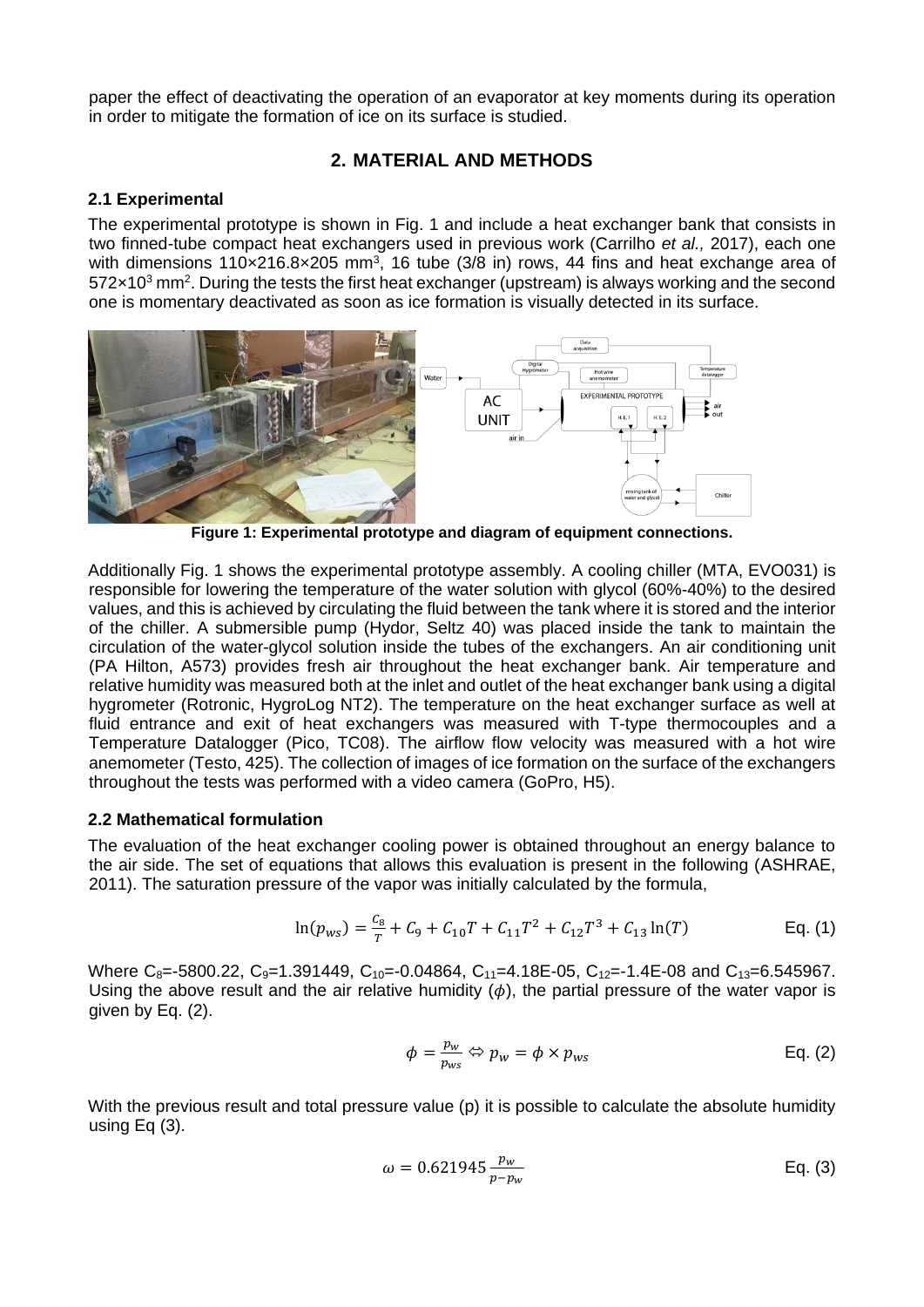The enthalpy of moist air is evaluated from,

$$
h = h_{da} + \omega h_g
$$
 Eq. (4)

Where the enthalpy of dry air  $(h_{da})$  is given by,

$$
h_{da} \cong 1.006 \text{T} \qquad \qquad \text{Eq. (5)}
$$

In this equation T is the dry bulb temperature, in Celsius. The enthalpy of water vapor  $(h<sub>g</sub>)$  is evaluated from,

$$
h_g \cong 2501 + 1.86 \text{ T}
$$
 Eq. (6)

In this way, the final equation is obtained, and the enthalpy of the moist air is calculated by,

$$
h = 1.006T + \omega(2501 + 1.86T)
$$
 Eq. (7)

The cooling power, Q, is given by,

$$
Q = \dot{m}(h_1 - h_2) \tag{8}
$$

With the enthalpy of the moist air evaluated before  $(h_1)$  and after  $(h_2)$  the heat exchanger bank. The air mass flow rate is given by,

$$
\dot{m} = \dot{V} \times \frac{1}{v} \qquad \qquad \text{Eq. (9)}
$$

And the volumetric air flow rate is evaluated from,

$$
\dot{V} = \mathbf{v} \times \frac{\pi \times d}{4} \qquad \qquad \text{Eq. (10)}
$$

Where d represents the hydraulic diameter of the channel and v the air velocity. The specific volume of the moist air is calculated from Eq. (11).

$$
\nu = 0.287042(T + 273.15) \frac{(1 + 1607858\omega)}{p}
$$
 Eq. (11)

#### **3. RESULTS AND DISCUSSION**

A preliminary reference test was carried out using the experimental setup. In this reference test both heat exchangers were working, meaning that both heat exchangers were feed, in parallel, by the water-glycol solution. Table 1 shows the parameters for the reference test. This reference test was performed to compare the behavior of the heat exchangers bank for two different operating conditions in which the first (upstream) heat exchanger is always operating but the second one suffers two different interruption cycles. The results were analyzed separately in the following sections.

| Table 1. Reference test parameters |                     |      |              |                          |  |
|------------------------------------|---------------------|------|--------------|--------------------------|--|
| ⊺est                               | $\frac{6}{6}$<br>HR | amb  | 'hPa,<br>atm | <i>D</i> uration<br>(min |  |
| Reference                          | 38.2%               | 25.9 |              | 11 F                     |  |

## **Table 1. Reference test parameters**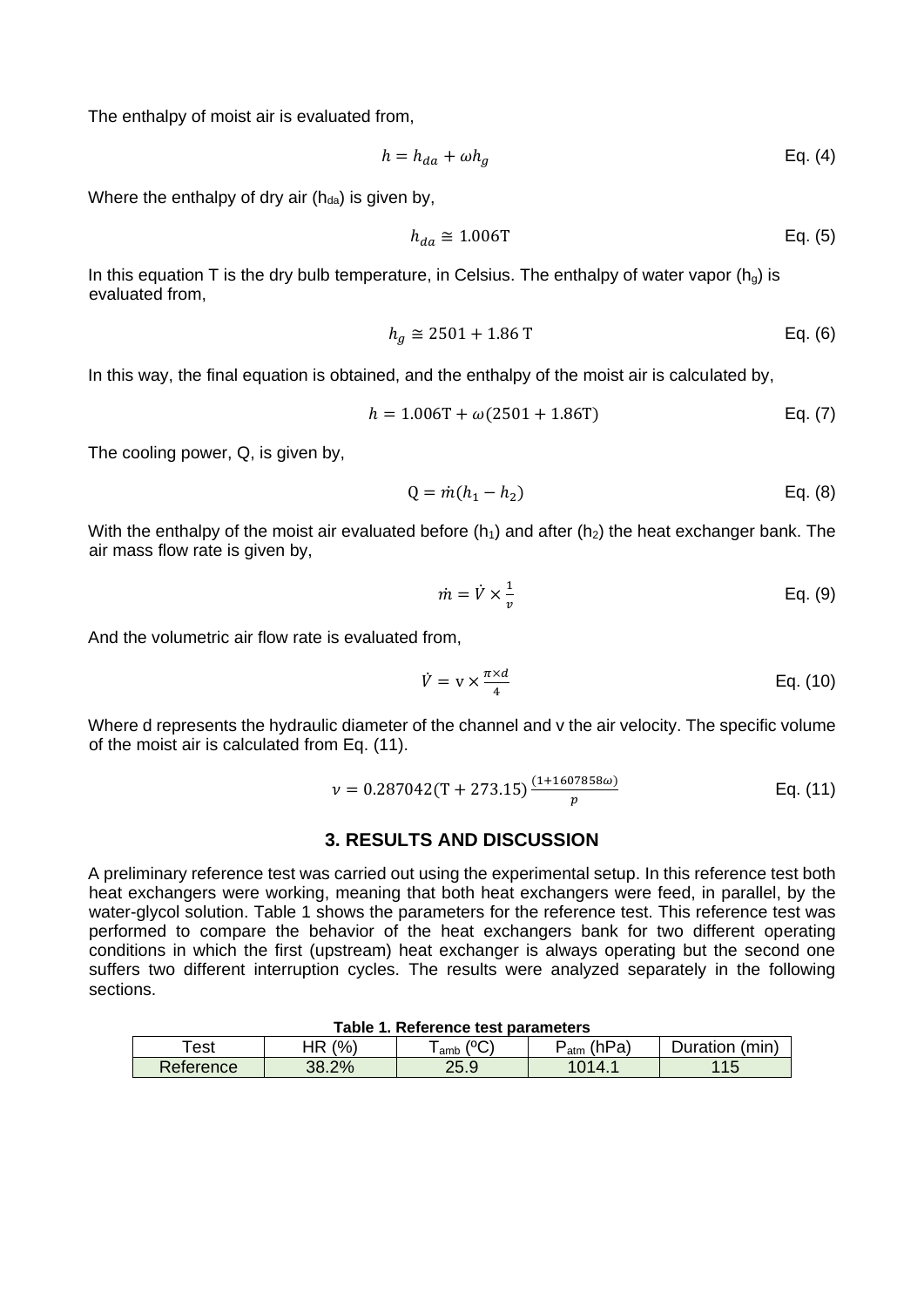#### **3.1 Performance analysis of the first operating condition**

In this first operating condition the second heat exchanger suffers an interruption of 3 minute every 15 minutes of operation. Additionally, two different air relative humidity values at inlet of the heat exchanger bank were used. Table 2 summarizes the parameters for this operating condition.

| Table 2. Parameters for the test cycle 15-3. |     |                             |           |                |  |
|----------------------------------------------|-----|-----------------------------|-----------|----------------|--|
| <b>Test</b>                                  | HR  | $\mathsf{I}_{\mathsf{amb}}$ | $P_{atm}$ | Duration (min) |  |
|                                              | (%) |                             | (hPa)     |                |  |
| B <sub>1</sub>                               | 30  | 23.8                        | 1013.3    | 125            |  |
| B2                                           | 50  | 23.3                        | 1013.7    | 134            |  |
|                                              |     |                             |           |                |  |

| Table 2. Parameters for the test cycle 15-3. |  |  |
|----------------------------------------------|--|--|
|                                              |  |  |

B1 and B2 test results for the air temperature at the heat exchanger bank outlet and the corresponding cooling power are shown in Fig. 2 together with reference test results. After the first interruption, it is possible to observe the stability of the system to the temperature recorded during the 15 minutes of activity period. As for the temperatures recorded during the 3-minute pause, it is observed that the higher the RH value of the test, the higher the temperature recorded in the area after the cooling section. There is a slight difference in the maximum temperature values recorded in the 3-minute pause. In the reference test the temperature decreases during the first 50 minutes, when the accumulated ice begins to disturb the air flow. From that moment the temperature increases until reaching values similar as those obtained during the interruption of the circulation of the fluid in tests B1 and B2. That means that the defrost method used ensures lower temperatures over time.



**Figure 2: Temperature (left) and cooling power (right) of B1 and B2 tests.**

In Fig. 3 and Fig. 4, we can observe that there is a significant accumulation of ice, but after the interruption all the accumulated ice has been melted. The heat exchanger is again available for cooling as shown too in Fig. 2 (right). In addition to the greater stability that can be verified, it is also verified that the system can keep the temperatures lower for longer, maintaining similar cooling power levels (see Fig. 2). This is due to the fact that the interruption time is enough to melt the formed ice and ensure good air flow conditions during the operation time of the refrigeration system.



**Figure 3: Ice accumulated in the exchanger at 105 min (left) / Ice accumulated after pause at 108 min (right) for test B1.**



**Figure 4: Ice accumulated in the exchanger at 112 min (left) / Ice accumulated after pause at 115 min (right) for test B2.**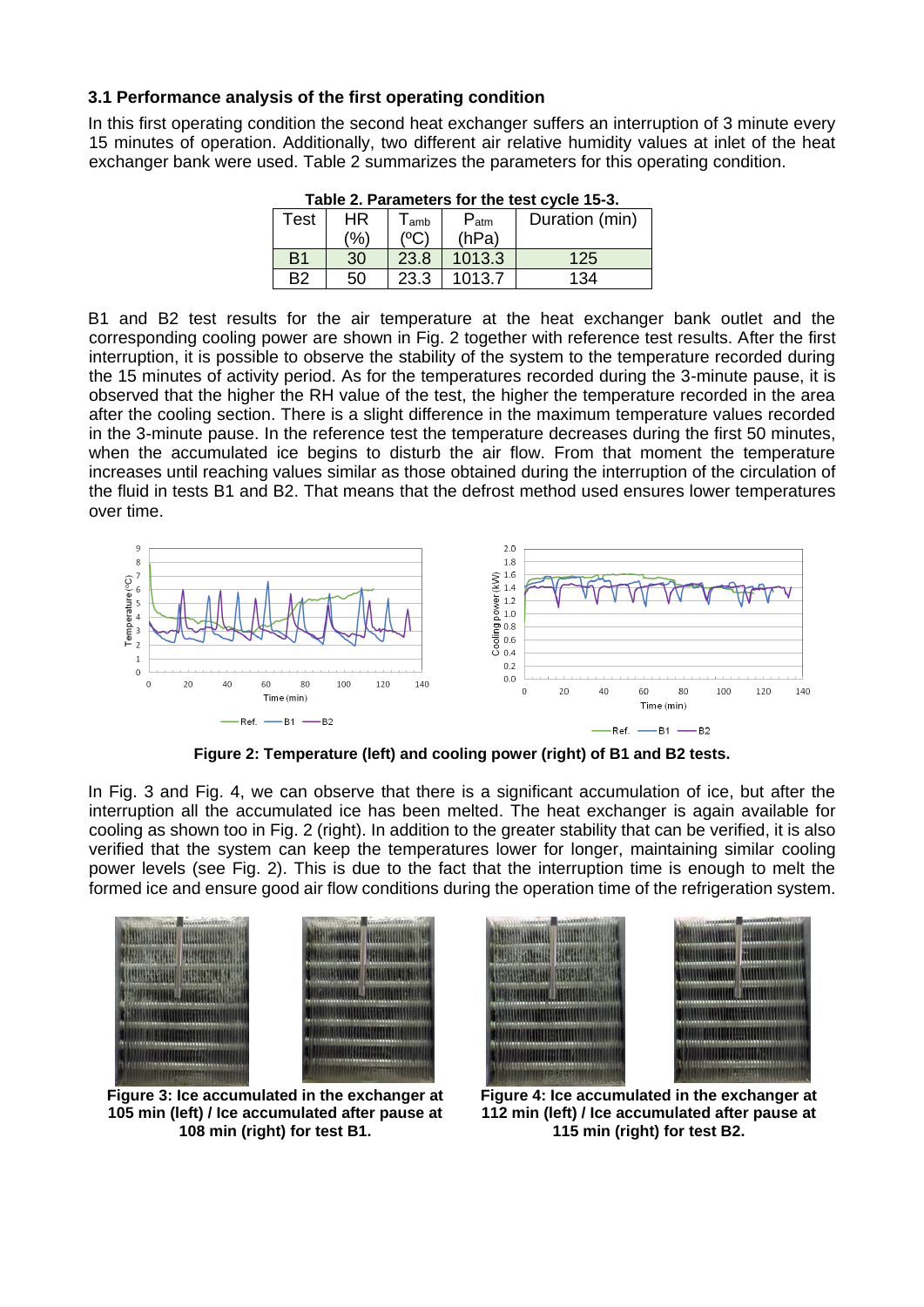### **3.2 Performance analysis of configuration B for the second operating condition**

Table 3 shows the parameters for the second operating condition. The second operating condition had as objective to verify how the increase of the circulation time of the fluid in the exchanger, maintaining the time of interruption, would affect the performance. So, the tests were performed for 30 minutes of operation of the second heat exchanger followed by 3 minute pause.

| Table 3. Parameters for the test cycle 30-3. |          |               |                          |                   |  |  |
|----------------------------------------------|----------|---------------|--------------------------|-------------------|--|--|
| ັest⊹                                        | HR $(%)$ | $_{amb}$ (°C) | $P_{\mathsf{atm}}$ (hPa) | Duration<br>(min) |  |  |
| B3                                           | 50       | 23.2          | 1014.7                   | 113               |  |  |

Fig. 5 shows the air temperature and cooling power recorded during the test together with the reference test values. As can be observed the recorded temperature reaches new minimums with the passage of time. It is possible to state that there is a certain tendency in the system to maintain the stability at the temperature which is recorded after the passage of air through the cooling zone. The cooling power presents a behavior better than that obtained to the reference test, and tends to maintain a quite similar value along the test. In Fig. 6 it can be seen that the amount of ice formed



**Figure 5: Temperature (left) and cooling power (right) of B3 test.**

Is significant, but it is noteworthy that the time of interruption of circulation of the water-glycol solution for the B7 test was not sufficient to melt all the ice accumulated at 92 minutes. However the use of 30 minutes of operation of the exchanger bank with a programmed pause of 3 minutes, becomes a good defrost solution. It guarantees a longer period of operation avoiding changes of temperature and maintains the cooling power values quite similar to those obtained in the beginning of the reference test, still in the absence of the ice formation effect, in which the exchanger bank operates continuously without interruption.





**Figure 6: Ice accumulated in the exchanger at 92 min, before interruption (left) and ice accumulated at 95 min, after the interruption (right).**

## **4. CONCLUSIONS**

Refrigeration, in a domestic or industrial point of view, takes a very important role in society. Nowadays, a big portion of the refrigeration processes are taken into account in the food and drinks